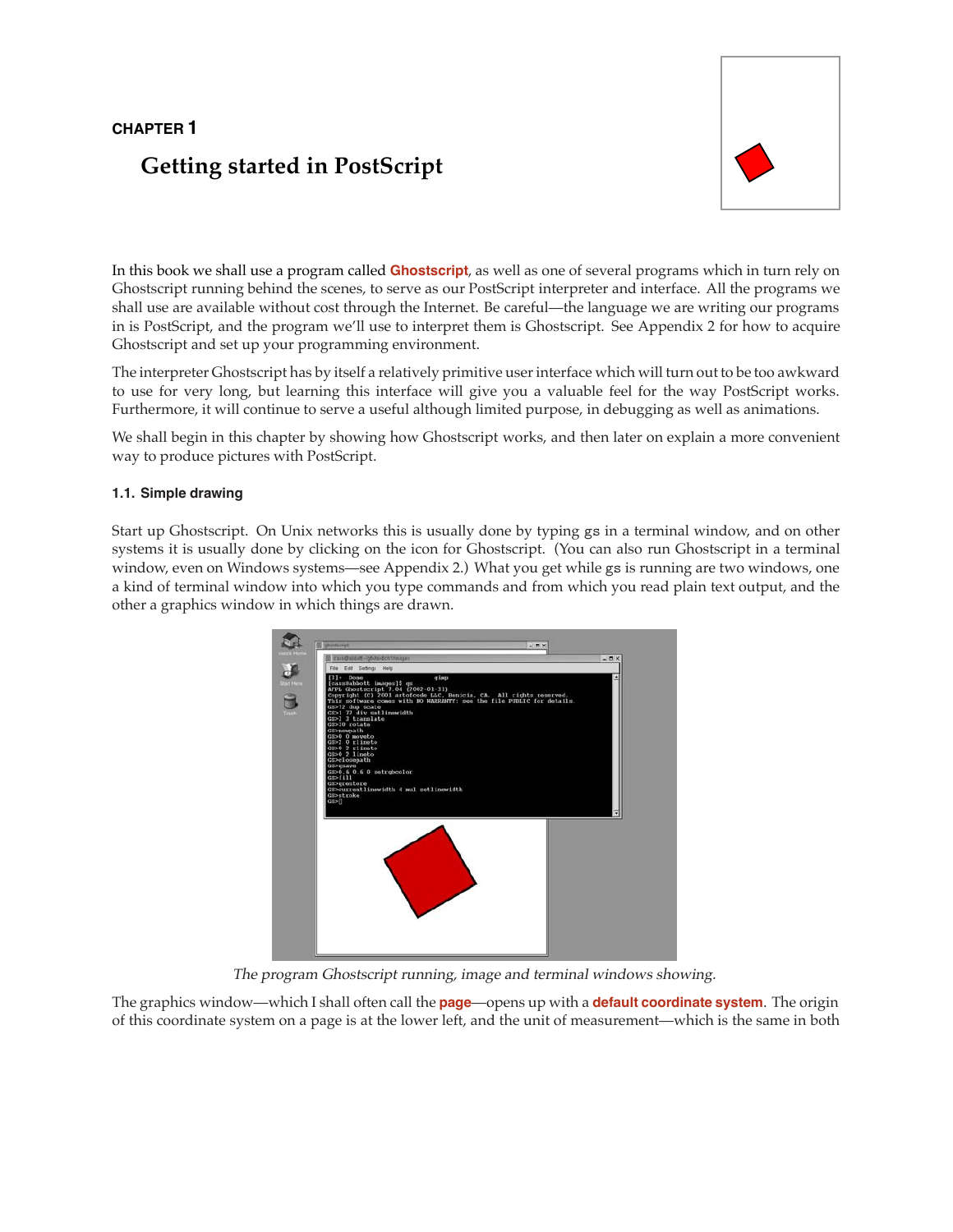horizontal and vertical directions—is equal to a **point**, exactly equal to 1/72 of an inch. (This **Adobe point** is almost, but not quite, the same as the classical **printer's point**, which measures 72.27 to an inch.) The size of the graphics window will probably be either letter size  $(8.5'' \times 11''$  or  $612 \times 792$  points<sup>2</sup>) or the size of European A4 paper, depending on your locality. As we shall see in a moment, the coordinate system can be easily changed so as to arrange  $x$  and  $y$  units to be anything you want, with the origin anywhere in the plane of the page.

When I start up running my local version of Ghostscript in a terminal window I get a display in that window looking like this:

AFPL Ghostscript 7.04 (2002-01-31) Copyright (C) 2001 artofcode LLC, Benicia, CA. All rights reserved. This software comes with NO WARRANTY: see the file PUBLIC for details. GS>

In short, I am facing the Ghostscript **prompt** GS>, and I am expected to type in commands. Let's start off by drawing a line in the middle of the page. On the left is what the terminal window displays, and on the right is what the graphics window looks like:

| GS>newpath<br>GS>144 144 moveto      |  |
|--------------------------------------|--|
| GS>288 288 lineto<br>GS>stroke<br>GS |  |
|                                      |  |

(The grid is just there to help you orient yourself, and not displayed in the real window.) The machine produces the prompts here, and everything else is typed by you. The graphics window displays the diagonal line in the figure on the right.



If we look really closely at the line on the screen that comes up, say with a magnifying glass, we'll see a rather jagged image. That's because the screen is made up of pixels, with about 75 pixels in an inch. But PostScript is a **scalable** graphics language, which means that if you look at output on a device with a higher resolution than your screen, the effects of pixelization will be seen only at that resolution. Exactly how the computer transforms the directions for drawing

a line into a bunch of black pixels is an extremely interesting question, but not one that this book will consider. So in effect in this book all lines will be assumed to be ... well, lines—not things that look jagged and ugly—dare I say pixellated—close up.

You draw things in PostScript by constructing **paths**. Any path in PostScript is a sequence of lines and curves. At the beginning, we shall work only with lines. In all cases, first you **build** a path, and then you actually **draw** it.

- You begin building a path with the command newpath. This is like picking up a pen to begin drawing on a piece of paper. In case you have already drawn a path, the command newpath also clears away the old path.
- You start the path itself with the command moveto. This is like placing your pen at the beginning of your path. In PostScript, things are generally what you might think to be backwards, so you write down *first* the coordinates of the point to move to, then the command.
- You add a line to your path with the command lineto. This is like moving your pen on the paper. Again you place the coordinates first, then the command.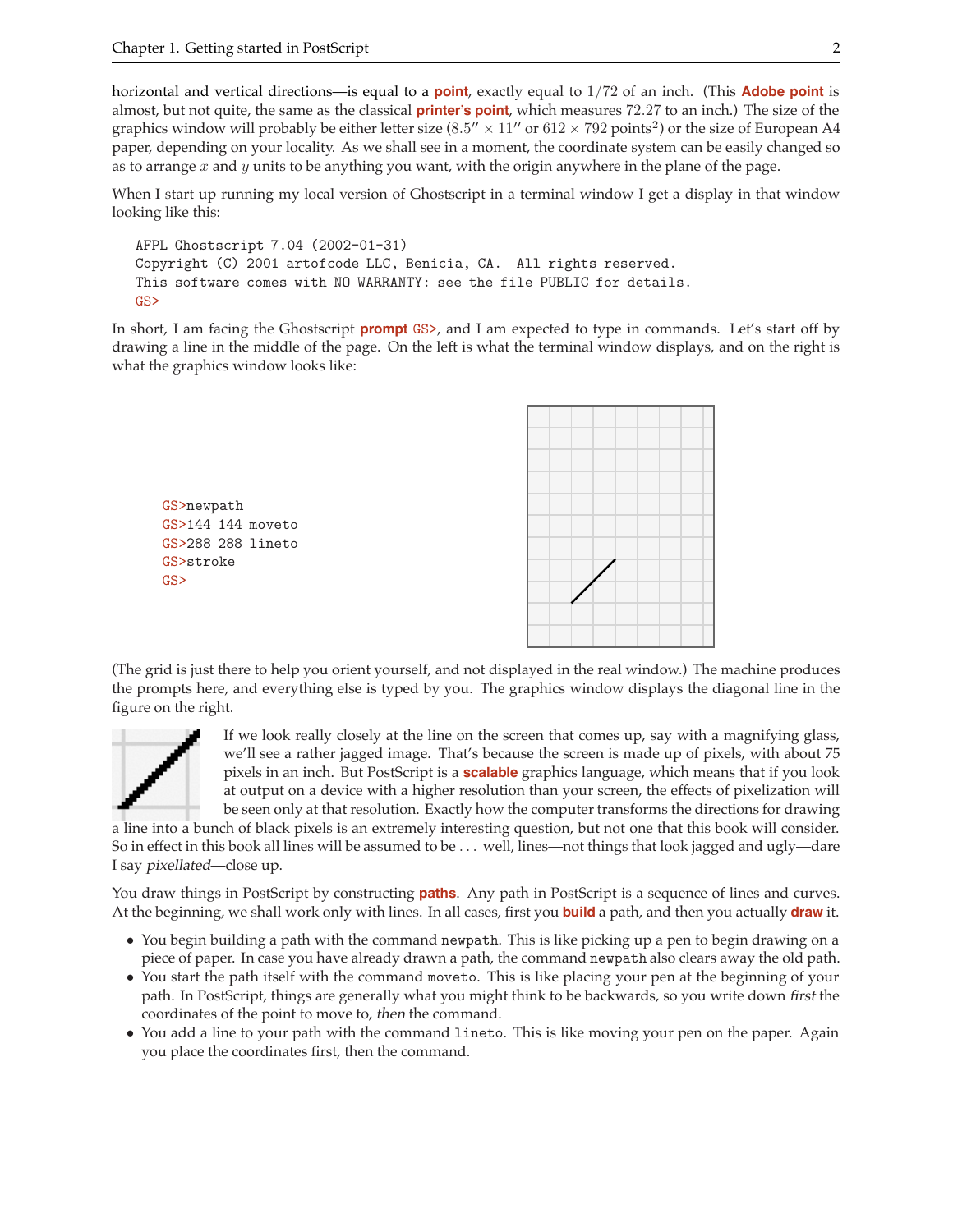• So far you have just built your path. You draw it—i.e. make it visible—with the command stroke. You have some choice over what color you can draw with, but the color that is used by default is black.

From now on I will usually leave the prompts GS> out. Let me repeat what I hope to be clear from this example:

• PostScript always digests things backwards. The arguments to an operator always go before the operator itself.

This convention is called **Reverse Polish Notation** (RPN). It will seem somewhat bizarre at first, but you'll get used to it. It is arguable that manual calculations, at least when carried out by those trained in European languages, should have followed RPN conventions instead of the ones used commonly in mathematics. It makes a great deal of sense to apply operations as you write from left to right.

RPN was devised by logicians for purely theoretical reasons, but PostScript is like this for practical reasons of efficiency. There is one great advantage from a user's standpoint—it allows a simple 'cut and paste' style of programming.

You would draw a square 2 inches on a side with the command sequence

|        | newpath |                |
|--------|---------|----------------|
|        |         | 144 144 moveto |
|        |         | 288 144 lineto |
|        |         | 288 288 lineto |
|        |         | 144 288 lineto |
|        |         | 144 144 lineto |
| stroke |         |                |
|        |         |                |

|  | $\overline{\phantom{a}}$ |   |        |  |  |
|--|--------------------------|---|--------|--|--|
|  |                          | ÷ | $\sim$ |  |  |
|  |                          |   |        |  |  |
|  |                          |   |        |  |  |

If you type this immediately after the previous command sequence, you will just put the square down on top of the line you have already drawn:



I'll tell you later how to start over with a clean page. For now, it is important to remember that PostScript paints over what you have already drawn, just like painting on a canvas. There is no command that erases stuff already drawn.

There are often lots of different ways to do the same thing in PostScript. Here is a different way to draw the square: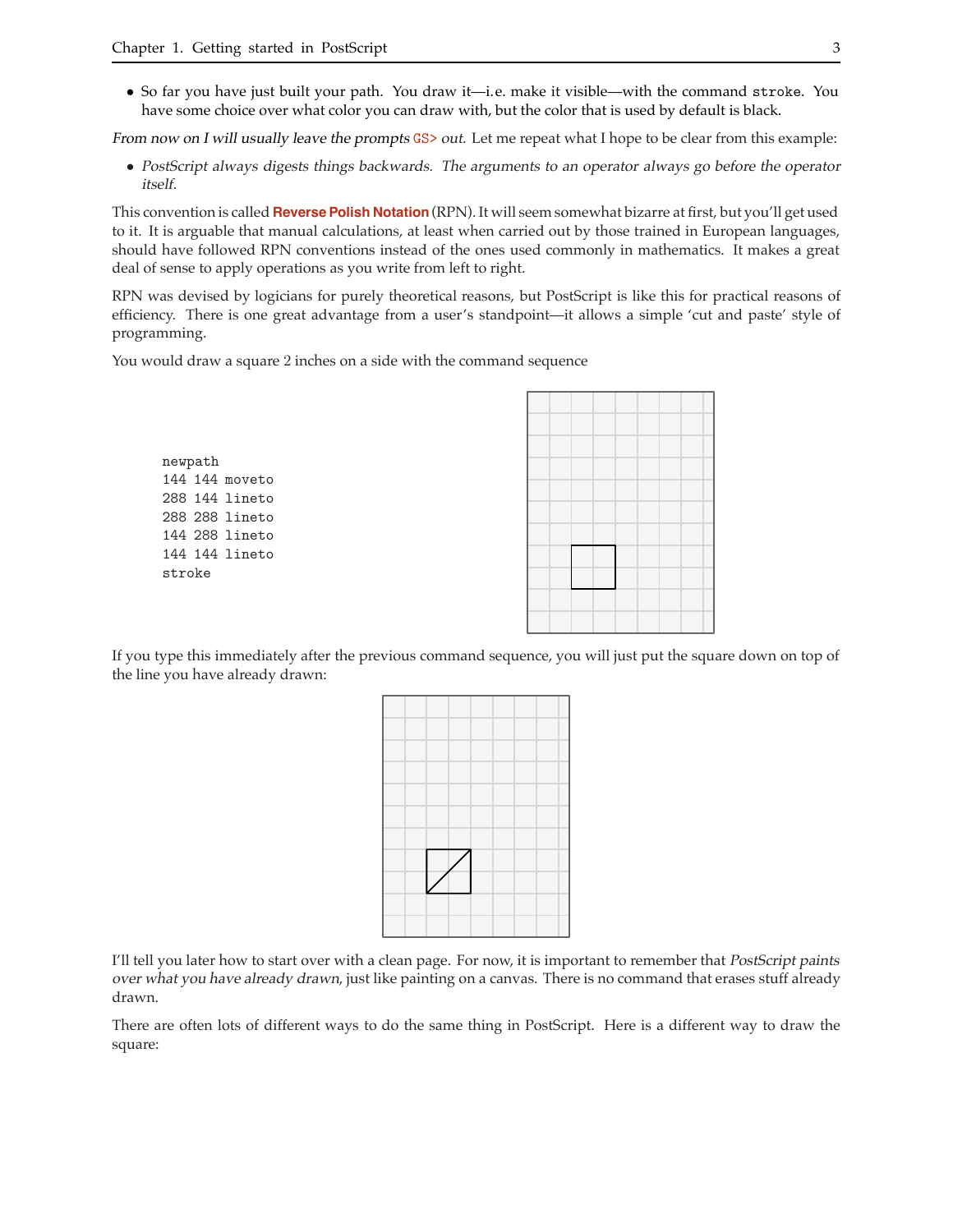newpath 144 144 moveto 144 0 rlineto 0 144 rlineto -144 0 rlineto closepath stroke

The commands rmoveto and rlineto mean motion **relative** to where you were before. The command closepath closes up your path back to the last point to which you applied a moveto.

A very different effect is obtained with:

```
newpath
144 144 moveto
144 0 rlineto
0 144 rlineto
-144 0 rlineto
closepath
fill
```
This just makes a big black square in the same location. Whenever you build <sup>a</sup> path, the operations you perform to make it visible are stroke and fill. The first draws the path, the second fills the region inside it.

You can draw in different shades and colors with two different commands, setgray and setrgbcolor. Thus:

```
0.5 setgray
newpath
144 144 moveto
144 0 rlineto
0 144 rlineto
-144 0 rlineto
closepath
fill
```
will make a gray square, and

```
1 0 0 setrgbcolor
newpath
144 144 moveto
144 0 rlineto
0 144 rlineto
-144 0 rlineto
closepath
fill
```
will make a red one. The rgb here stands for Red, Green, Blue, and for each color you choose a set of three parameters between 0 and 1. Whenever you set a new color, it will generally persist until you change it again. Note that 0 is black, 1 white. The command x setgray is the same as  $x \times x$  setrgbcolor. You can remember that 1 is white by recalling from high school physics that white is made up of all the colors put together.

**Exercise 1.1.** How would you set the current color to green? Pink? Violet? Orange?

Filling or stroking a path normally deletes it from the record. So if you want to fill and stroke the same path you have to be careful. One way of dealing with this is straightforward if tedious—just copy code. If you want to draw a red square with a black outline you then type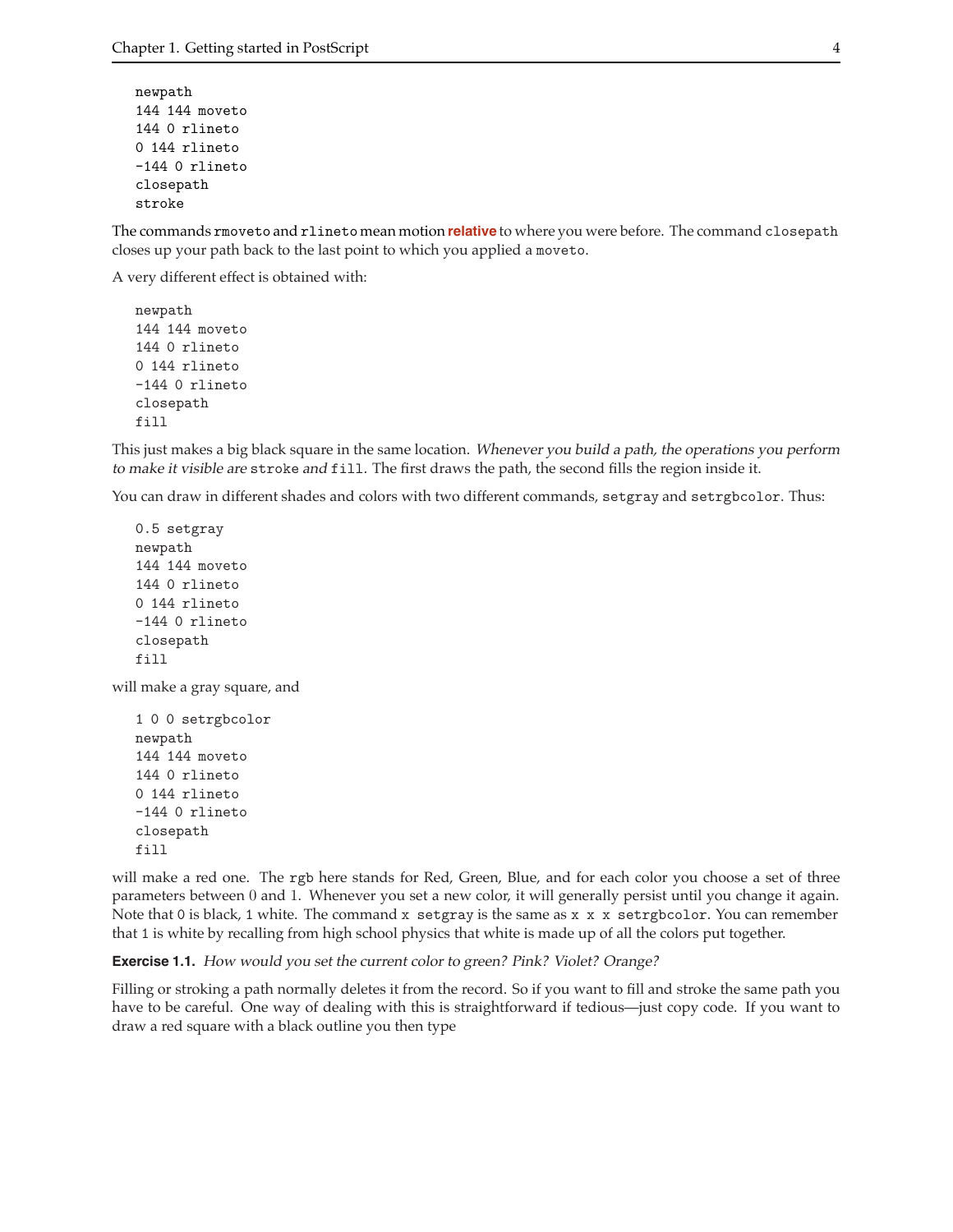| 100 setrgbcolor  |  |  |  |  |  |
|------------------|--|--|--|--|--|
| newpath          |  |  |  |  |  |
| 144 144 moveto   |  |  |  |  |  |
| 144 O rlineto    |  |  |  |  |  |
| 0 144 rlineto    |  |  |  |  |  |
| $-144$ O rlineto |  |  |  |  |  |
| closepath        |  |  |  |  |  |
| fill             |  |  |  |  |  |
| 0 setgray        |  |  |  |  |  |
| newpath          |  |  |  |  |  |
| 144 144 moveto   |  |  |  |  |  |
| 144 0 rlineto    |  |  |  |  |  |
| 0 144 rlineto    |  |  |  |  |  |
| $-144$ O rlineto |  |  |  |  |  |
| closepath        |  |  |  |  |  |
| stroke           |  |  |  |  |  |

We shall see later a way to produce this figure without redundant typing.

**Exercise 1.2.** Run Ghostscript. Draw an equilateral triangle near the center of the page, instead of a square. Make it 100 points on <sup>a</sup> side, with one side horizontal. First draw it in outline, then fill it in black. Next, make it in turn red, green, and blue with <sup>a</sup> black outline. (You will have to do <sup>a</sup> few calculations first. In fact, as we shall see later, you can get PostScript to do the calculations.)

#### **1.2. Simple coordinate changes**

Working with points as a unit of measure is not for most purposes very convenient. For North Americans, since the default page size is  $8.5'' \times 11''$ , working with inches usually proves easier. We can change the basic unit of length to an inch by typing

72 72 scale

which scales up the x and y units by a factor of 72. Scaling affects the current units, so scaling by 72 is the same as scaling first by 8, then by 9. This is the way it always works. The general principle here is this:

• Coordinate changes are always interpreted relative to the current coordinate system.

You can scale the x and y axes by different factors, but it is usually a bad idea. Lines are themselves drawable objects of finite width. If scaling is not uniform, the thickness of a line will depend on its direction. So that scaling x by 2 and  $y$  by 1 has this effect on a square with a thick border:



To be sure to get both scale factors the same, you can also type 72 dup scale. The command dup duplicates the previous entry.

When you scale, you must take into account the fact that the default choice of the width of lines is 1 unit. So if you scale to inches, you will get lines 1 inch wide unless you do something about it. It might be a good idea to add

## 0.01389 setlinewidth

when you scale to inches. This sets the width of lines to  $1/72$  of an inch. A linewidth of 0 is also allowable—it just produces the thinnest possible lines which do not actually vanish. You should realize, however, that on a device of high resolution, such as a 1200 DPI printer, this will be nearly invisible. Setting the line width to 0 contradicts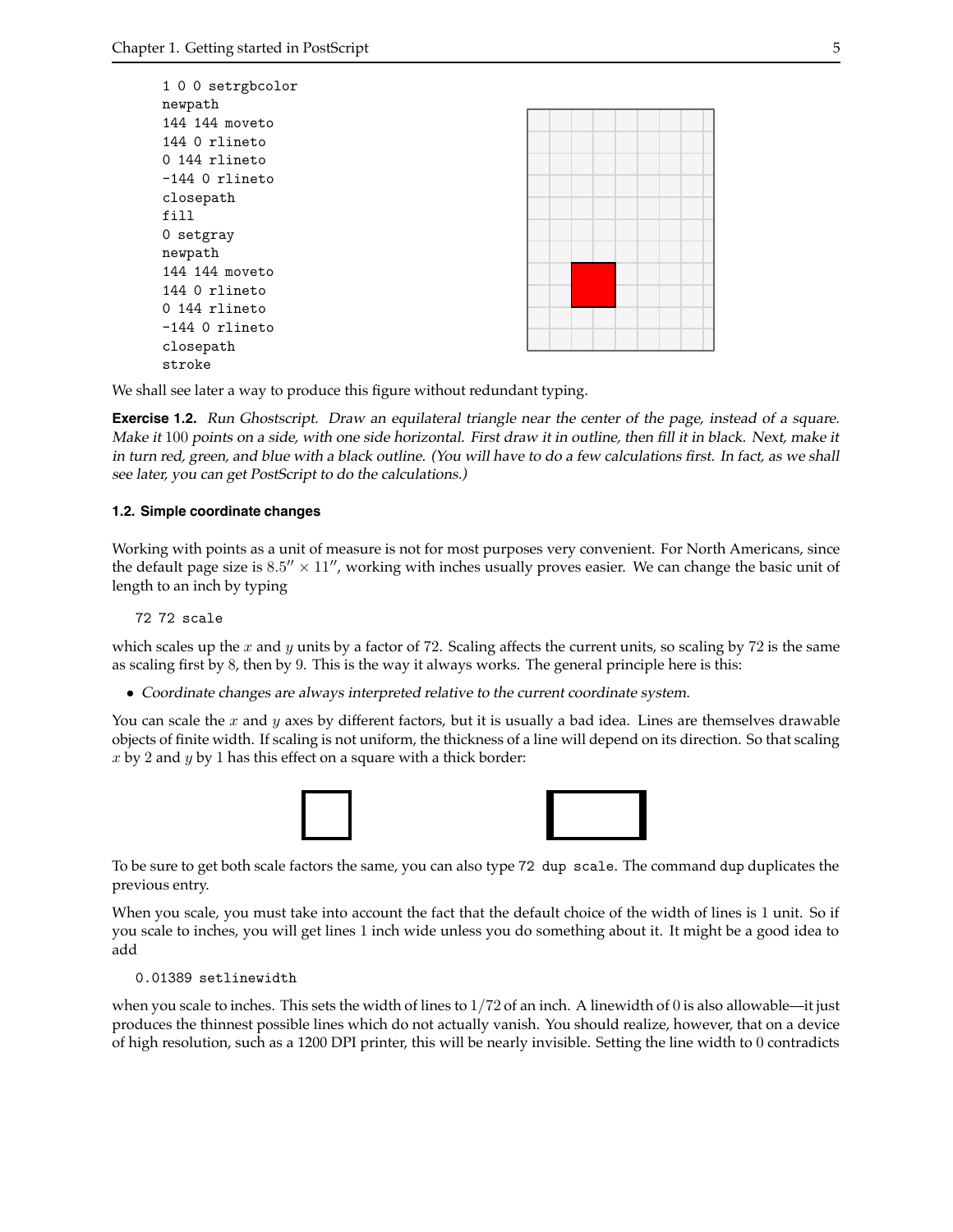the general principle of **device independence**—you should always aim in PostScript to produce figures which do not in any way depend directly on the particular device on which it will be reproduced.

**Exercise 1.3.** How would you scale to centimeters?

You can also shift the origin.

1 2 translate

moves the coordinate origin to the right by 1 unit and up by 2 units. The combination

72 72 scale 4.25 5.5 translate

moves the origin to the center of an  $8.5'' \times 11''$  page.

There is one more simple coordinate change—rotate.

| 144 144 translate |  |
|-------------------|--|
| 30 rotate         |  |
| newpath           |  |
| 0 0 moveto        |  |
| 144 O lineto      |  |
| 144 144 lineto    |  |
| 0 144 lineto      |  |
| 0 0 lineto        |  |
| stroke            |  |
|                   |  |
|                   |  |

The translation is done first because rotation always takes place around the current origin. Note that PostScript works with angles in degrees.

This will cause us some trouble later on, but for now it is probably A Good Thing.

**Exercise 1.4.** Europeans use A4 paper. Find out its dimensions, and show how to draw <sup>a</sup> square one centimeter on <sup>a</sup> side with center in the middle of an A4 page. (Incidentally, what is the special mathematical property of A4 paper?)

## **1.3. Coordinate frames**

It is sometimes not quite so easy to predict the effect of coordinate changes. The secret to doing so is to think in terms of **coordinate frames**. Frames are associated to linear coordinate systems, and vice-versa. The way to visualize how the coordinate changes scale, translate, and rotate affect drawing is by realizing their effect on the frame of the coordinate system.



the control of the control of the

A simple frame, with units in centimeters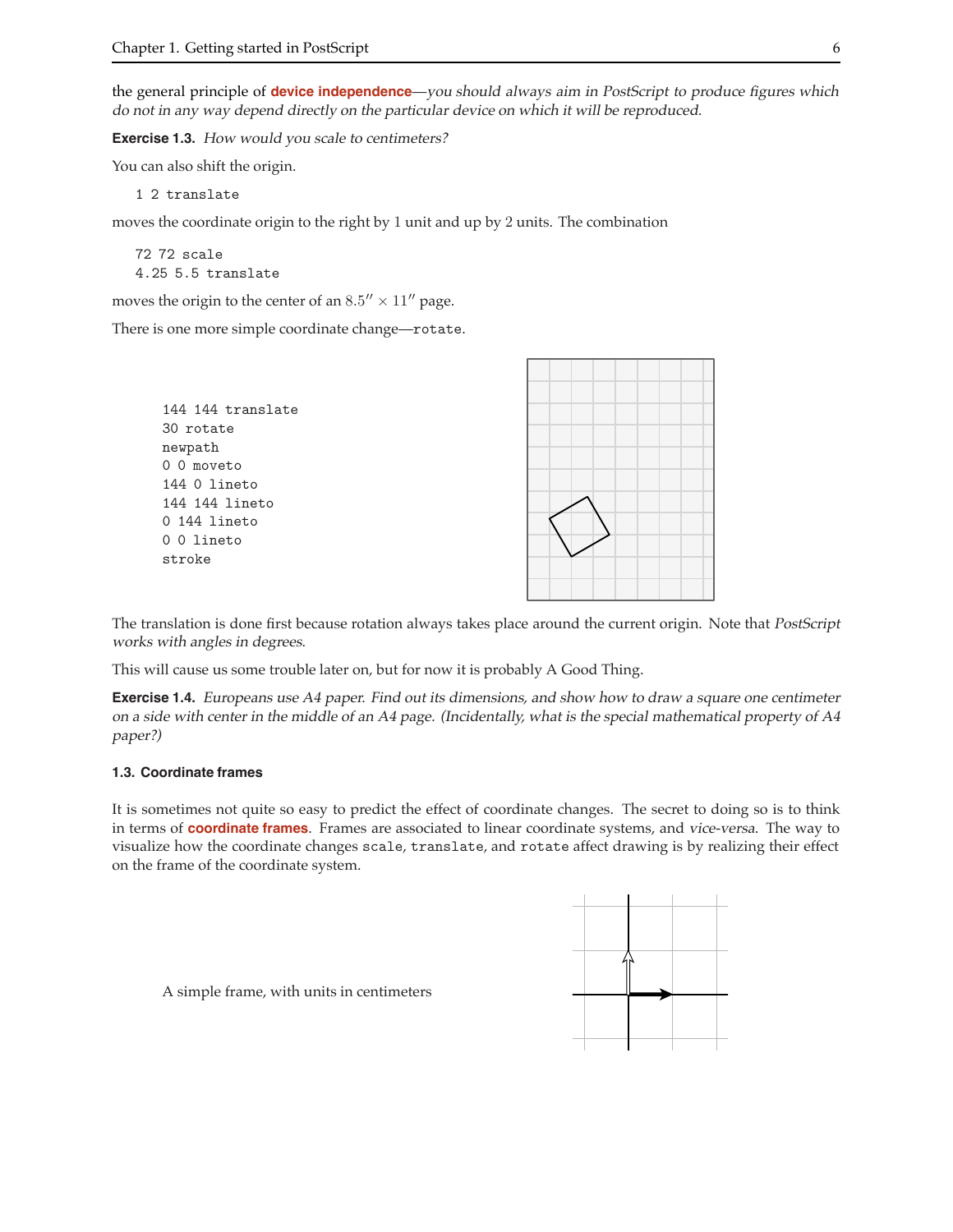

There are two fundamental things to keep in mind when wondering how coordinate changes affect drawing.

- Coordinate changes affect the current frame in the natural and direct way. That is to say, 2 2 scale scales the current frame vectors by <sup>a</sup> factor of 2, etc.
- Drawing commands take effect relative to the current frame.

For example, rotate always rotates the coordinate system around the current origin, which means that it rotates the current coordinate frame. The commands translate, scale, and rotate when combined in the right fashion can make any reasonable coordinate change you want (as well as a few you will probably never want). The restriction of 'reasonability' here means those that in effect lay down a grid of parallel lines on the plane. As an example, suppose you want to rotate your coordinate system around some point other than the origin. More explicitly, suppose you want to rotate by  $45^{\circ}$  around the point whose coordinates in the current system are  $(2, 2)$ . In other words, we want to move the current coordinate frame like this:



The way to get this is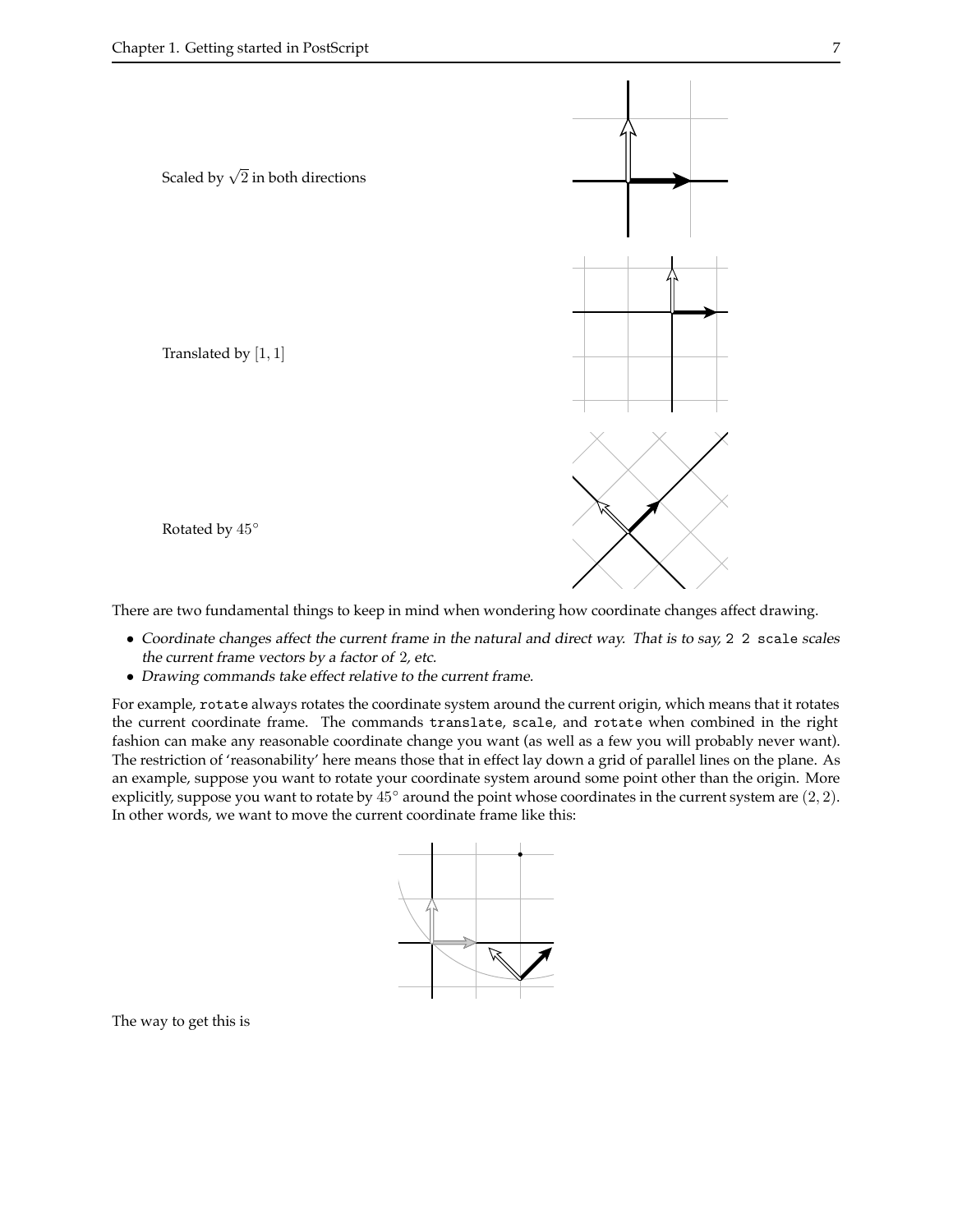

In other words, in order to rotate the coordinate system by  $\theta$  around the point P, you perform in sequence (1) translation by the vector  $(P - O)$  from the origin O to P; (2) rotation by  $\theta$ ; (3) translation by  $-(P - O)$ .

The effect of 'zooming in' is rather similar, and analyzed in Appendix 5.

## **1.4. Doing arithmetic in PostScript**

PostScript is a complete programming language. But with the goal of handling data rapidly, it has only limited built-in arithmetical capabilities. As in many programming languages, both integers and real numbers are of severely limited precision. In some implementations of PostScript, integers must lie in the range [−32784, 32783], and real numbers are only accurate to about 7 significant places. This is where the roots of the language in graphics work show up, since normally drawing a picture on a page of reasonable size does not have to be extremely accurate. This limited accuracy is not usually a serious problem, but it does mean you have to be careful.

At any rate, with arithmetical operations as with drawing operations, the sequence of commands is backwards from what you might expect. To add two numbers, first enter the numbers, followed by the command add. The result of adding numbers is also not quite what you might expect. Here is a sample run in the Ghostscript interpreter:

GS>3 4 add  $GS < 1$ 

What's going on here? What does the <1> mean? Where is the answer?

PostScript uses a **stack** to do its operations. This is an array of arbitrary length which grows and shrinks as a program moves along. The very first item entered is said to be at the **bottom** of the stack, and the last item entered is said to be at its **top**. This is rather like manipulating dishes at a cafeteria. Generally, operations affect only the things towards the top of the stack, and compute them without displaying results. For example, the sequence 3 4 add does this:

| Entry          | What happens                                     | What the stack looks like |
|----------------|--------------------------------------------------|---------------------------|
|                | The number 3 goes onto the stack                 |                           |
| $\overline{4}$ | The number 4 goes above the 3 on the stack       | 34                        |
| add            | The operation add goes above $4 \ldots$          | 3 4 add                   |
|                | then collapses the stack to just a single number |                           |

You might be able to guess now that the <1> in our run tells us the size of the stack. To display the top of the stack we type =. If we do this we get

GS>3 4 add  $GS<1>$ = 7 GS>

Note that = removes the result when it displays it (as does the similar command ==).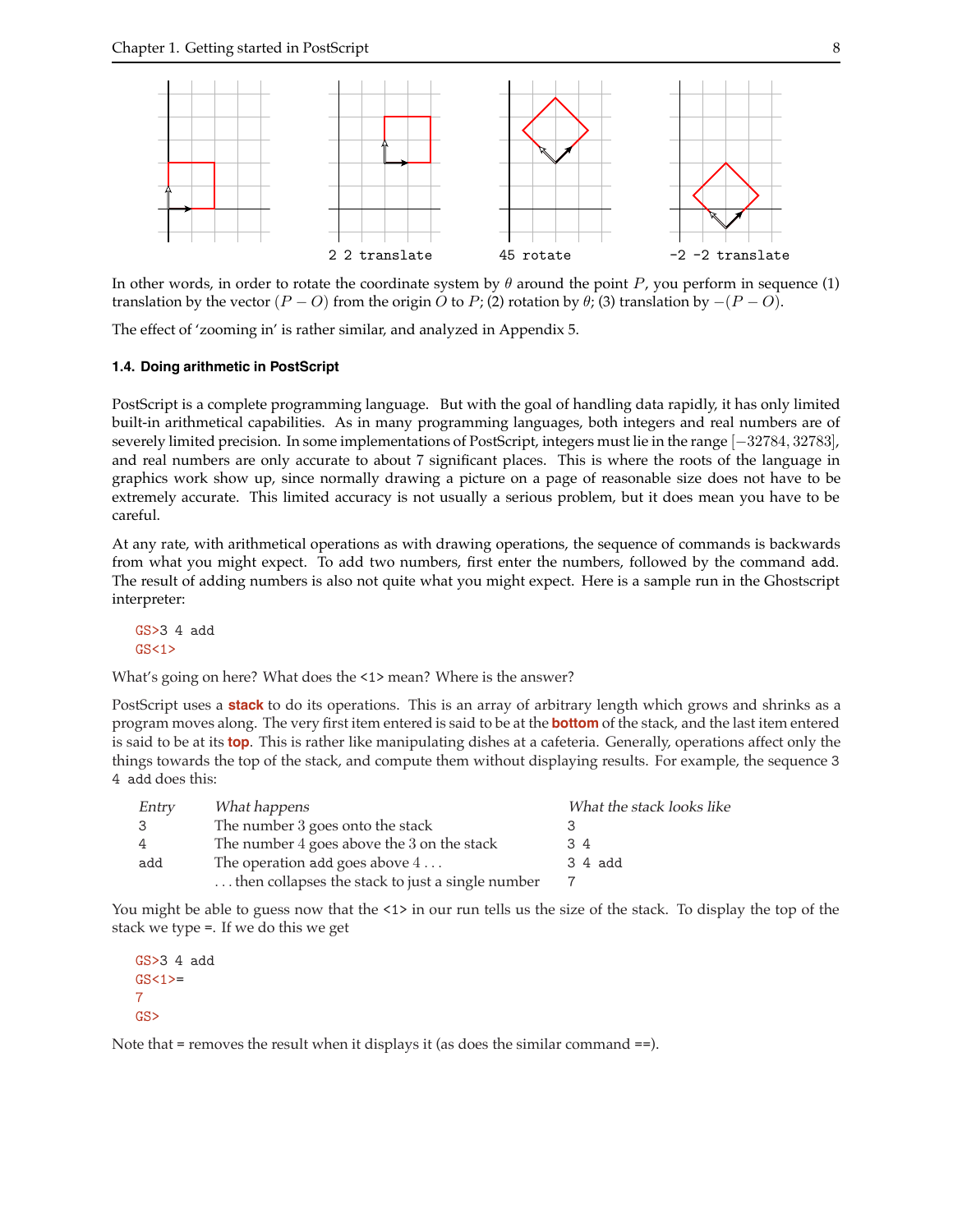An alternative is to type stack or pstack, which displays the entire stack, and does not destroy anything on it.

```
GS>3 4 add
GS<1>stack
7
GS<1>
```
The difference between  $=$  and  $==$  is too technical to explain here, but in practice you should usually use  $==$ . Similarly, you should usually use pstack, which is a bit more capable than stack. There is a third and slightly more sophisticated display operator called print. It differs from the others in that it does not automatically put in a carriage return, and can be used to format output. The print command applies basically only to strings, which are put within parentheses. (Refer to Appendix 1 for instructions on how to use print.)

Other arithmetic operations are sub, mul, div. Some of the mathematical functions we can use are sqrt, cos, sin, atan. For example, here is a command sequence computing and displaying  $\sqrt{3*3+4*4}$ .

```
GS>3 3 mul
GS<1>4 4 mul
GS<2>add
GS<1>sqrt
GS < 1 > =
5.0
GS>
```
One thing to note here is that the number 5 is written as 5.0, which means that it is a real number, not an integer. PostScript generally treats integers differently from real numbers; only integers can be used as counters, for example. But it can't really tell that the square root of 25 is an integer.

**Exercise 1.5.** Explain what the stack holds as the calculation proceeds.

**Exercise 1.6.** Use Ghostscript to calculate and display  $\sqrt{9^2 + 7^2}$ .

Here is a list of nearly all the mathematical operations and functions.

| x y add   | puts $x + y$ on the stack                                    |
|-----------|--------------------------------------------------------------|
| x y sub   | puts $x - y$ on the stack                                    |
| x y mul   | puts $xy$ on the stack                                       |
| x y div   | puts $x/y$ on the stack                                      |
| m n idiv  | puts the integer quotient of $m$ divided by $n$ on the stack |
| m n mod   | puts remainder after division of $m$ by $n$ on the stack     |
| x neg     | puts $-x$ on the stack                                       |
| y x atan  | puts the polar angle of $(x, y)$ on the stack (in degrees)   |
| x sqrt    | puts $\sqrt{x}$ on the stack                                 |
| x sin     | puts $\sin x$ on the stack ( $x$ in degrees)                 |
| X COS     | puts $\cos x$ on the stack (x in degrees)                    |
| y x exp   | puts $y^x$ on the stack                                      |
| x ln      | puts $\ln x$ on the stack                                    |
| x abs     | puts  x  on the stack                                        |
| x round   | puts on the stack the integer nearest $x$                    |
| x floor   | puts on the stack the integer just below $x$                 |
| x ceiling | puts on the stack the integer just above $x$                 |
|           |                                                              |

Note that atan has two arguments, and that the order of the arguments is not quite what you might expect. This is commonly done in programming languages.

**Exercise 1.7.** Do floor and ceiling return real numbers or integers? What are the floor and ceiling of 1? −0.5?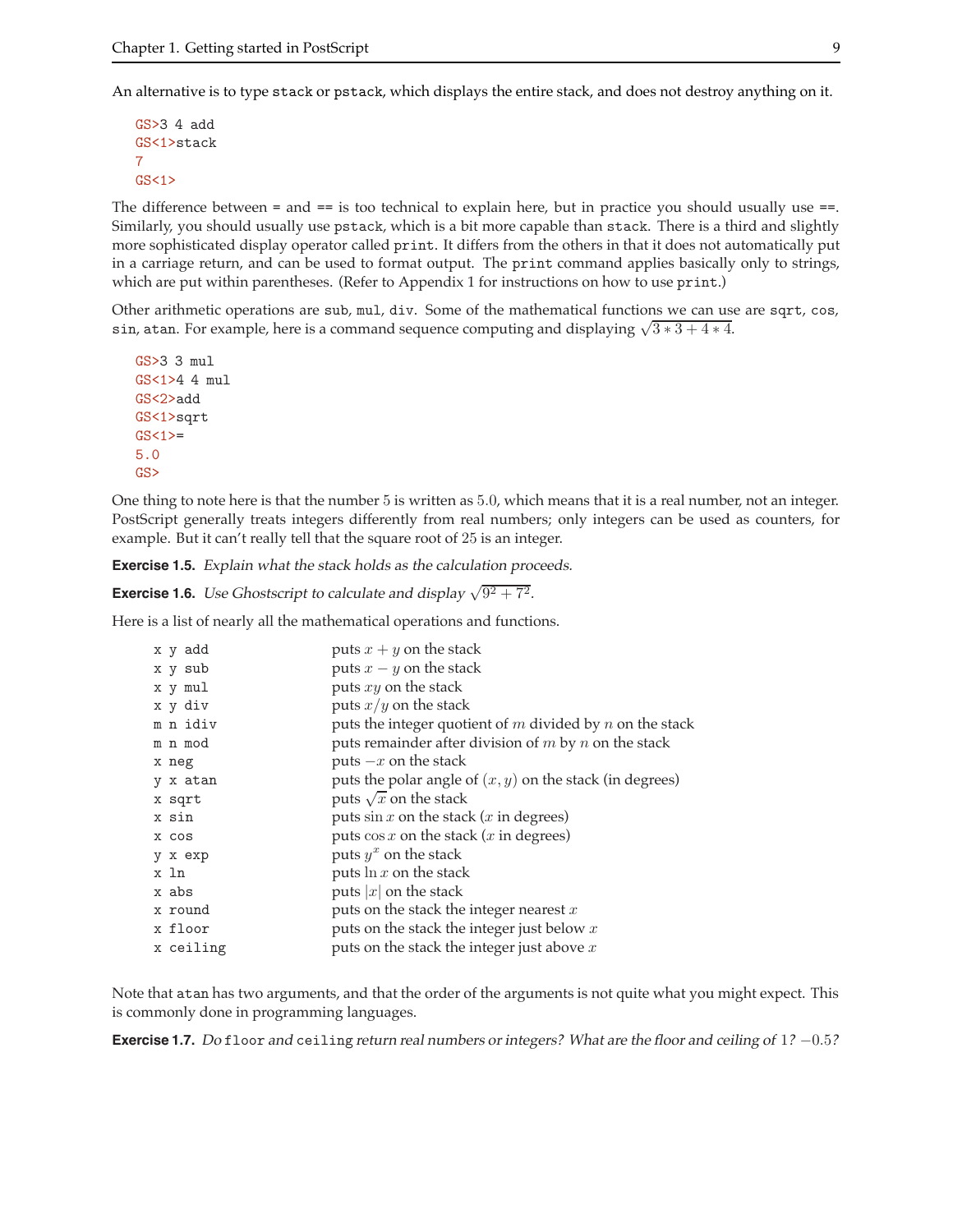**Exercise 1.8.** Recall that  $a\cos(x)$  is the unique angle between  $0°$  and  $180°$  whose cosine is x. Use Ghostscript to find acos(0.4). (This will require thinking <sup>a</sup> bit about the geometry of angles.) (Some versions of PostScript will have acos built in. Do not use it, but restrict yourself to getting by with atan.)

In addition to these mathematical functions you will probably find useful a few elementary commands that move things around on the stack.

| x y exch | exchanges the top two items on the stack to make them y x |
|----------|-----------------------------------------------------------|
| x pop    | removes the top item on the stack                         |
| x dup    | makes an extra copy of the top item on the stack          |

## **1.5. Errors**

You will make mistakes from time to time. The default method for handling errors in Ghostscript (and indeed in all PostScript interpreters I am familiar with) is pretty poor. This is not an easy problem to correct, unfortunately. Here is a typical session with a mistake signaled. If you enter

GS>5 0 div

this is what you will get (more or less) spilled out on the screen:

```
Error: /undefinedresult in --div--
Operand stack:
  5 0
Execution stack:
  %interp_exit --nostringval--
    --nostringval-- --nostringval--
    %loop_continue --nostringval--
    --nostringval-- false --nostringval--
    --nostringval-- --nostringval--
Dictionary stack:
  --dict:592/631-- --dict:0/20-- --dict:34/200--
Current allocation mode is local
GS<2>
```
Holy cow! Your adrenaline level goes way up and your palms break out in sweat. What the \$%#?! are you supposed to do now? Calm down. The important thing here and with just about all error messages from Ghostscript is that you can ignore all but these first lines:

```
Error: /undefinedresult in --div--
Operand stack:
  5 0
```
which shows you the general category of error and what the stack was like when the error occurred. Here it is division by 0. It never pays to try too hard to interpret Ghostscript error messages. The only way to deal with them is to try to figure out where the error occurred, and examine your input carefully. There is, alas, essentially just one trick you can use to find out where the error occurred: put lines like (1) = or (location #1) = at various points in your program and try to trace how things go from the way output is displayed. Simple, but it often helps. The way this works is that (1) denotes the string "1", and = will display it on the terminal. This technique is clumsy, but not much more is possible.

If you are running Ghostscript, then to recover from an error you probably want to clear the stack completely and start over, with the single command clear.

Incidentally, the way errors are handled by your PostScript interpreter can be modified by suitable embedded PostScript code. In particular, there is a convenient error handler called ehandler.ps available from Adobe via the Internet, at www.adobe.com. If you have a copy of it in your current directory, you can use it by putting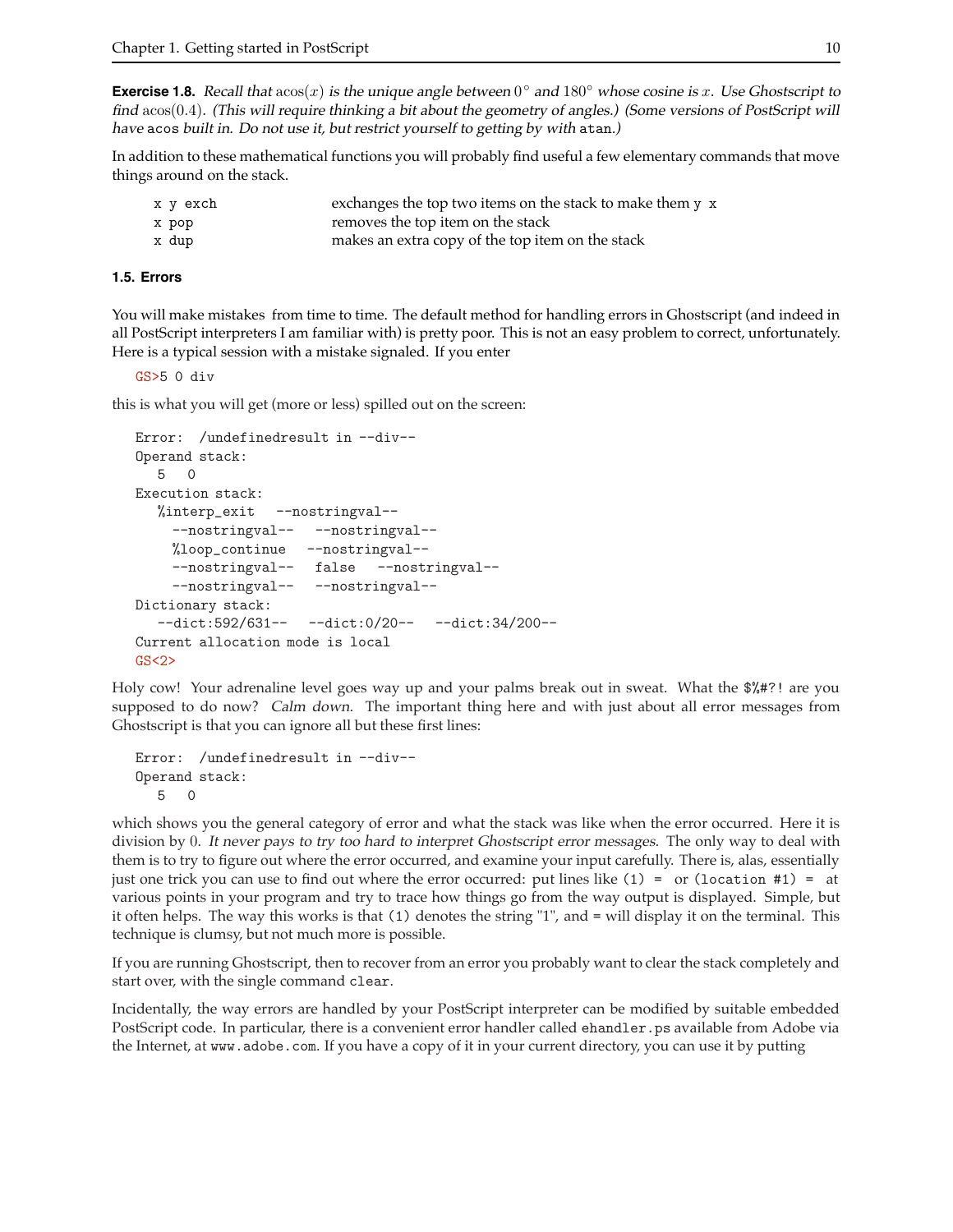(ehandler.ps) run

at the beginning of your program. This will simplify your error messages enormously. You can also arrange for Ghostscript to use it instead of its default error handling, but exactly how depends on which computer you are using. If you do import ehandler.ps you must remove all reference to it before sending your work to a printer.

You should keep in mind that, even for experts, tracking a PostScript program explicitly can be very difficult. One way to write better code in the first place is to include lots of comments, so that someone (usually the programmer!) can tell what the program is doing without following the code itself. In PostScript these are begun with a percent sign %. All text in a line after a % is ignored. Thus the effect of these two lines is the same:

(ehandler.ps) run (ehandler.ps) run *% imports the error handler*

Another trick for more convenient debugging is to run your program without visual output. On a Unix system this is done with the command gsnd (for '**g**host**s**cript **n**o **d**isplay') plus the name of the input file. The messages you get are the same, but this seems to help you concentrate on what Ghostscript is trying to tell you.

# **1.6. Working with files and viewers** GhostView **or** GSView

Using the Ghostscript interpreter directly shows interesting things, and you should be ready and willing to do it occasionally (for example when using the gsnd option mentioned above), but it is an extremely inefficient way to produce pictures, mostly because data entered cannot be changed easily, and errors will force you to start all over again. Much better is to work with a Ghostscript **viewer** such as GhostView or GSView, which has a far more convenient interface. Then to produce PostScript programs and visualize them, perform the following sequence of operations:

- Start up your viewer.
- Start up <sup>a</sup> text editor.
- Create or open up in your text editor the file you want to hold your PostScript program. Be sure your file is to be saved as plain text, as opposed to one of the special formats many word processors, at least on Windows machines, seem to prefer. This is the default with the simple editing program Notepad. Notepad is capable of handling only short files, however, and sooner or later you will find it inadequate.
- Open up that file from the viewer and see what you've drawn.
- As you make up your program inside the editor, save it from time to time and reopen it in the viewer, where your picture and possibly other messages will be displayed. You can probably set your viewer to reopen the file automatically whenever it is changed, with <sup>a</sup> 'Watch file' option.

There are some new features of using files for PostScript programs that you'll have to take into account, but otherwise this works well—indeed, almost painlessly.

- At the very beginning of your file you must have the two characters %!. This tells your computer that the file is <sup>a</sup> PostScript file. Sometimes your viewer will be happier if you have <sup>a</sup> longer line something like %!PS-Adobe-2.0.
- At the end of your file you should have <sup>a</sup> line with showpage on it.

Neither of these is usually absolutely necessary, but there will be times when both are required. They will definitely be required if you want to print out your picture on <sup>a</sup> printer, or if you want to import your PostScript file into an image manipulation program in order to turn it into <sup>a</sup> graphics file of some other format.

The command showpage displays the current page, at least in some situations, and then starts a new page. Later on you will want to make up files with several pages in them, and each page must have a showpage at the end. There is one tricky feature of showpage, however.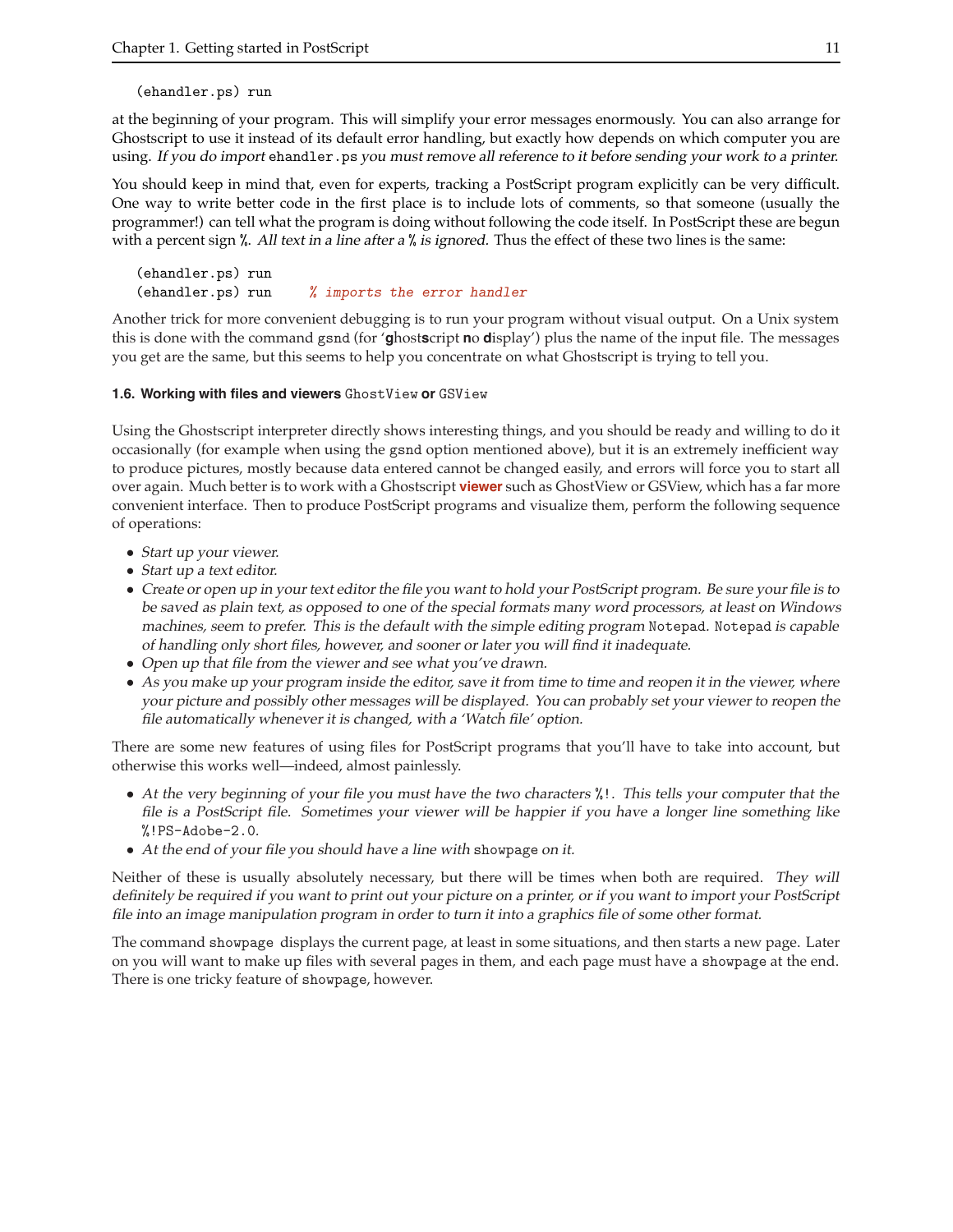• Setting up coordinates, for example scaling, should be done over again on each page.

There are better and worse ways to deal with this. The best is to put the commands gsave at the beginning and grestore at the end of each page. We will see later exactly what these commands do, but the brief description is that they save and restore the graphics state. Using them as I suggest here just means that every page starts all over in the original graphics environment. Let me repeat this, because it is extremely important: Start each page clean.

Here, for example, is a complete two-page program:

 $\%$ !

gsave

```
72 72 scale
   1 72 div setlinewidth
   4 5 translate
  newpath
   0 0 moveto
   1 0 lineto
   0.5 1 lineto
   closepath
   stroke
   grestore
   showpage
   gsave
  72 72 scale
   1 72 div setlinewidth
  4 5 translate
  newpath
  0 0 moveto
   1 0 lineto
   1 1 lineto
   closepath
   stroke
   grestore
   showpage
Exercise 1.9. What does this program do?
```
By the way, I want to emphasize that spaces, tabs, and line breaks are all the same to PostScript. Thus in the above program I could have written either

```
72 72 scale
1 72 div setlinewidth
4 5 translate
```
or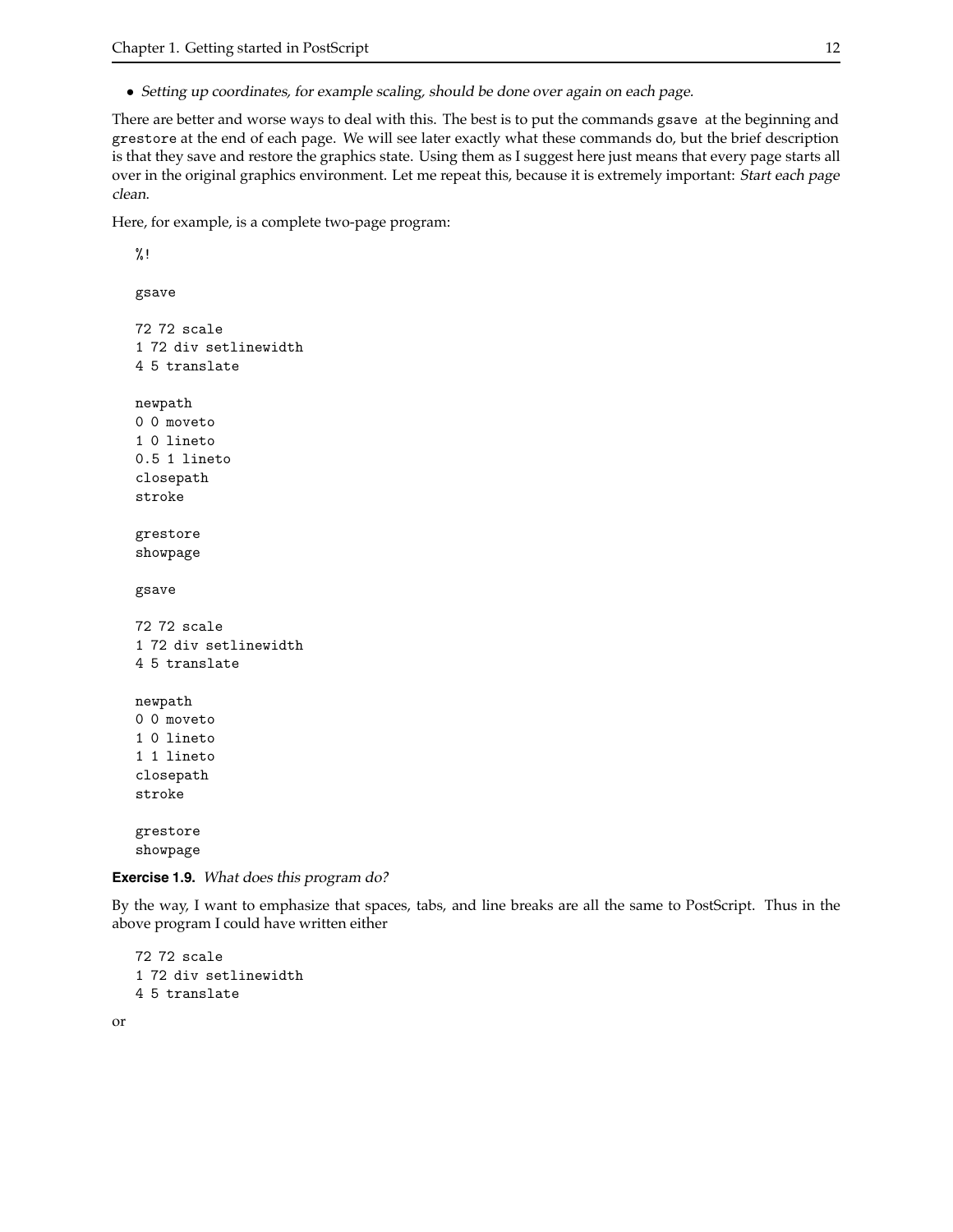72 72 scale 1 72 div setlinewidth 4 5 translate

The only reason to be careful about spaces or tabs or line breaks in a PostScript program is to make the program readable by humans. This is extremely important to keep in mind, even when the only person who reads the program is the one who writes it. Because the person who reads a program is never the one who writes it. The programmer's brain inevitably changes state in between writing and reading, and it is often very difficult for the reader of tomorrow to recall exactly what the writer of today had in mind.

# **1.7. Some fine points**

There are a number of commands that control fine points of the way PostScript draws.

Every line in PostScript has a finite width. Usually this is not apparent, but occasionally it will be. How should the end of a line look (i.e. be capped)? How should two lines join at a corner?

PostScript stores internally a variable linecap which controls how lines are capped. This table shows the effect:



This variable is set with a command sequence like 1 setlinecap. If it is not explicitly set, it is 0.

How lines join is controlled by an internal variable linejoin.

```
9 setlinewidth
% linejoin = 0 by default
newpath
0 0 moveto
0 72 lineto
72 0 lineto
stroke
```


If I add a single line like the following, near the beginning, I get something very slightly different.

1 setlinejoin

Another possibility:





2 setlinejoin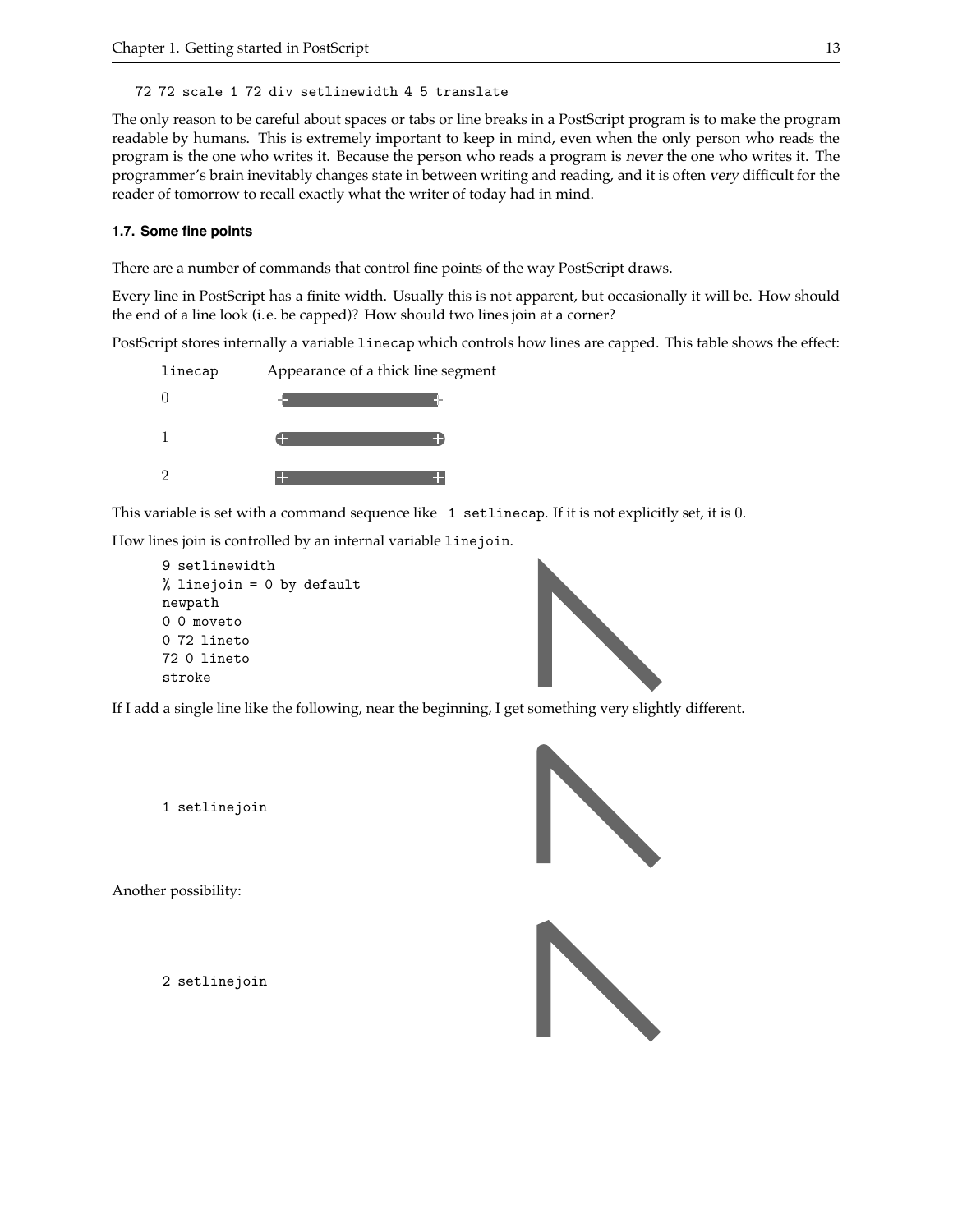There is nothing wrong with any of these pictures, but in some circumstances you will want to use something other than the default, which is the first one. This is particularly true, for example, in drawing three dimensional figures, when linejoin and linecap should both be set to 1.

Also, the effect of closepath may not be what you expect. Compare:

newpath 0 0 moveto 72 0 rlineto 0 72 rlineto 0 72 lineto 0 0 lineto stroke

and

newpath 0 0 moveto 72 0 rlineto 0 72 rlineto 0 72 lineto closepath stroke

The moral of this is that if you mean to draw a closed path, then use closepath. It closes up the path into a seamless path—without break—so that all corners become essentially equivalent. As I shall likely repeat often, programs should reflect concepts—i.e. not depend on accidents to look OK.

**Exercise 1.10.** Draw in PostScript the following pictures, taken, with modifications, from the proof of Proposition I.47 in the standard edition of Euclid's Elements. Of course you might want to look up Euclid's argument first. One thing to keep in mind is that in drawing <sup>a</sup> complex figure, each conceptual component in the program should be handled as <sup>a</sup> unit. <sup>A</sup> triangle is not just <sup>a</sup> bunch of line segments, but line segments assembled in <sup>a</sup> particular order and style. You should also think here about about using colors in an intelligent way to help explain Euclid's proof.

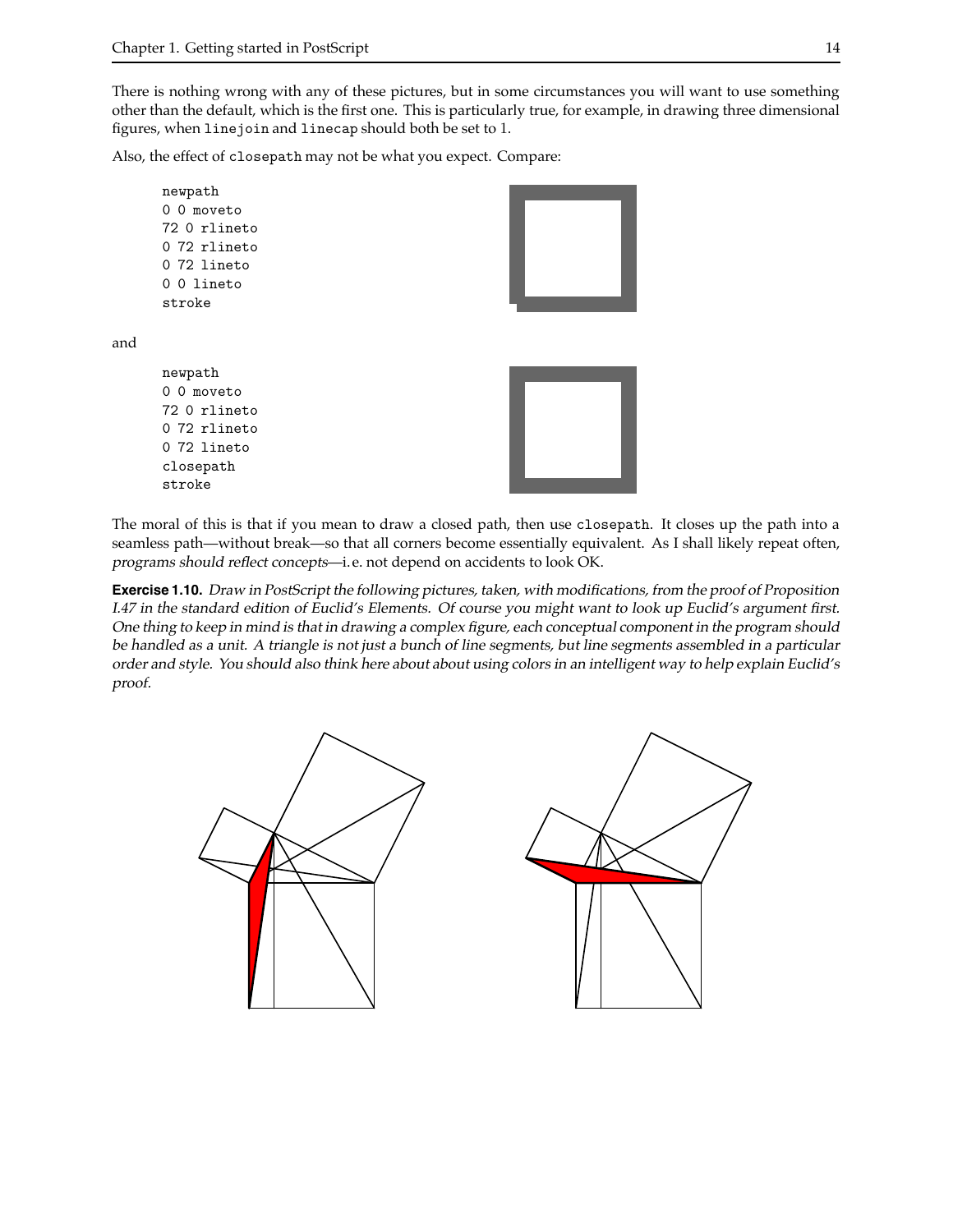Here and elsewhere, when you are asked to reproduce a picture, you are almost always expected to reproduce its dimensions as closely as you can.

One of the main purposes of this book is to get a reader used to the idea that pictures can and should play a larger role in the exploration and exposition of mathematics. Nothing like diving in at the deep end—you should take it as dogma here that

• The ideal proof has no words and no labels on the figures.

A good picture—well, a really good one—tells its story without these crutches. The point is that the reader should be able to tell what's going on without having to go back and forth between text and figure, and see in a glance what no number of words could express as clearly.

Of course the word 'proof' in these circumstances does not have the conventional meaning. Now a proof in mathematics is what it always has been—a rigorous arrangement of statements, each one following logically from previous ones. But in much mathematics, such an arrangement is often flat and without appropriate emphasis. It does not lay out clearly the important points to be dealt with, whereas pictures often do this superbly. The magic of geometry in mathematics, even at the most sophisticated level, is that geometrical concepts are somehow more ... well, more visible than others.

**Exercise 1.11.** Draw <sup>a</sup> picture of the French flag (blue, white, and red vertical stripes). Do two versions, one with and one without thin black lines separating the different colors and outlining the flag. (I do not know the official aspect ratio, but you should try to find it out before you do this exercise.)

**Exercise 1.12.** Try <sup>a</sup> Canadian flag, too. This is somewhat more difficult, but you ought to be able to produce <sup>a</sup> schematic maple leaf.

## **1.8. A trick for eliminating redundancy**

I mentioned before that if we want to fill a path with one color and then stroke it with another, it is not necessary to build the path a second time. Instead, we can use gsave and grestore in a tricky way. These two operators save and restore the **graphics state**, but the graphics state includes any current paths unfinished, as well as the current color. Therefore we can do this:

```
newpath
144 144 moveto
144 0 rlineto
0 144 rlineto
-144 0 rlineto
closepath
gsave
1 0 0 setrgbcolor
fill
grestore
0 setgray
stroke
```
to get a red square outlined in black, and without any redundant code. This trick may seem like a lot trouble here in this simple case, but when diagrams are more complicated it will prove its worth.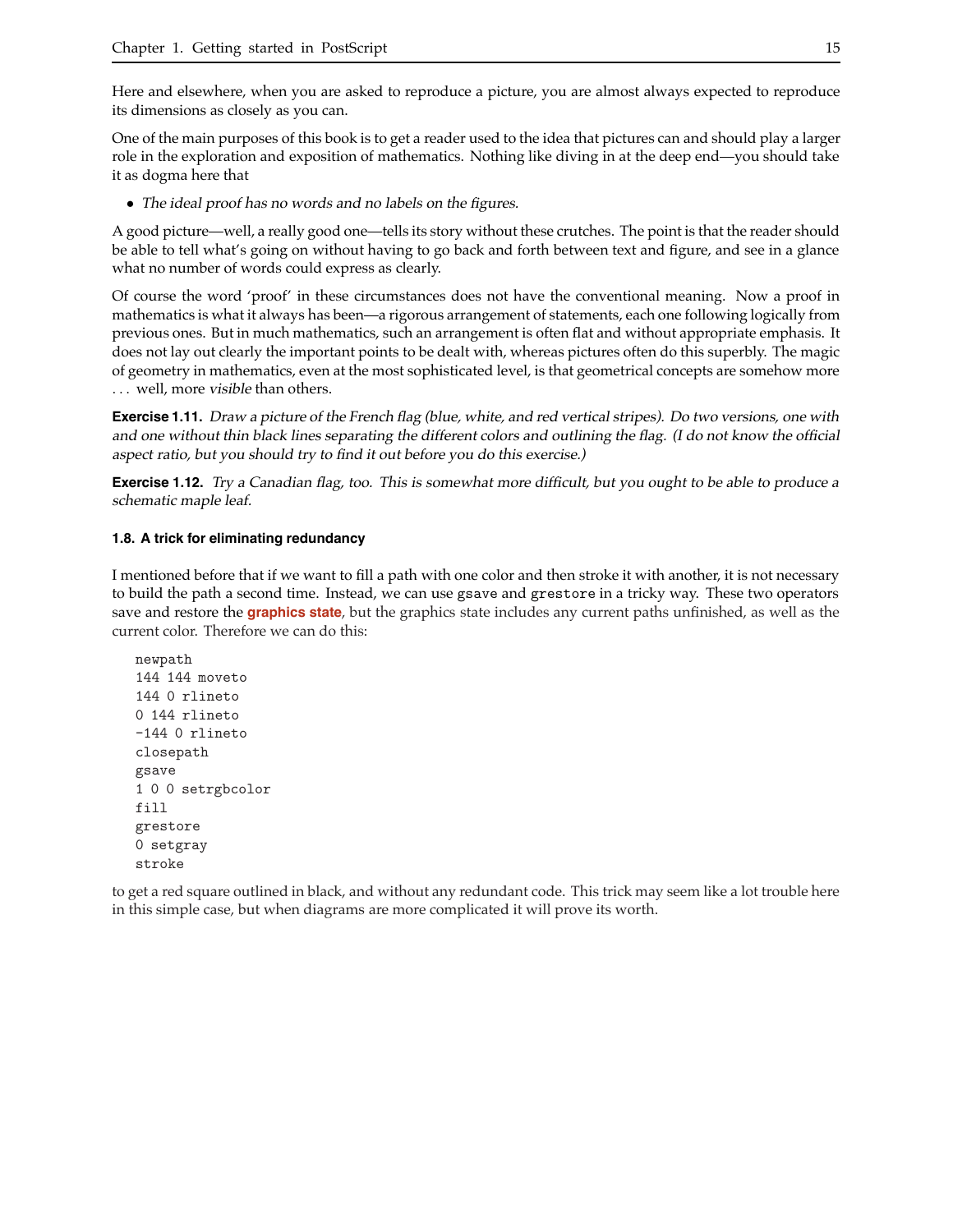## **1.9. Summary**

The basic commands necessary to draw in Postscript are pretty simple. The commands

newpath moveto lineto rmoveto rlineto closepath stroke fill

are used to build and draw paths. The commands

translate scale rotate

allow us to make simple coordinate changes. The commands

```
setlinewidth
setrgbcolor
setgray
setlinejoin
setlinecap
```
allow us to change the attributes of paths to be drawn. Finally

gsave grestore showpage

lets us put together several pages of drawings.

These are almost all the basic drawing commands. They are pretty simple, and it might be difficult at this stage to understand how one can use them to draw anything complicated. Constructing interesting things to draw can take a lot of work. To help us here we have so far seen only a small set of mathematics functions like cos, etc. and the stack manipulation commands dup, exch, and pop. Next we need to learn how to get PostScript to do more sophisticated things for us.

Finally, remember that in PostScript you put data on the stack before you say what to do with those data.

### **1.10. Code**

The file beginning.ps contains several of the figures from this chapter, on successive pages.

## **References**

#### 1. **PostScript Language—Tutorial and Cookbook**, Adobe Systems, 1985. Available at

http://www-cdf.fnal.gov/offline/PostScript/BLUEBOOK.PDF

This is easy and pleasant reading, with lots of intriguing examples. Known informally as 'the blue book'.

#### 2. **PostScript Language—Program Design**, Adobe Systems, 1985. Available at

http://www-cdf.fnal.gov/offline/PostScript/GREENBK.PDF